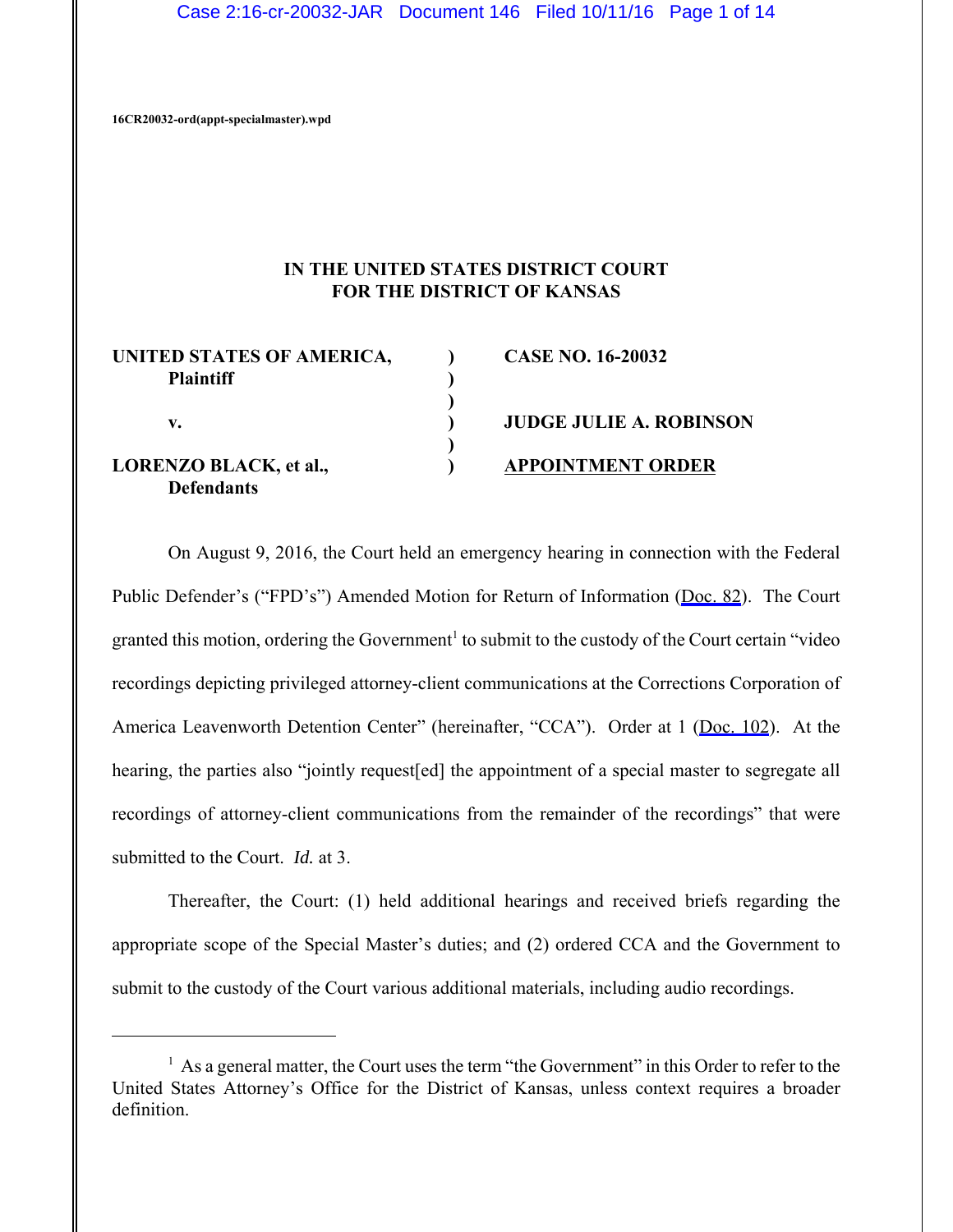The parties' briefs reveal that: (1) the parties agree and consent to the Special Master's performance of certain duties; but (2) the parties are not in *full* agreement, as the FPD asserts the Special Master should pursue additional duties, to which the Government objects. Further, the parties agree that, although this is a criminal case, the Court should follow the directives of [Federal](https://www.westlaw.com/Link/Document/FullText?rs=USCLink&vr=3.0&findType=Y&cite=FRCP+53&clientid=USCourts) [Rule of Civil Procedure 53](https://www.westlaw.com/Link/Document/FullText?rs=USCLink&vr=3.0&findType=Y&cite=FRCP+53&clientid=USCourts), which governs the appointment of a Special Master in civil cases.<sup>2</sup>

The Court concludes that appointment of a Special Master is appropriate in this case. Accordingly, the Court hereby enters this Order of Appointment.

 $2<sup>2</sup>$  It is clear a court may appoint a Special Master in a criminal case. "Beyond the provisions of [\[Fed. R. Civ. P. 53\]](https://www.westlaw.com/Link/Document/FullText?rs=USCLink&vr=3.0&findType=Y&cite=FRCP++53&clientid=USCourts) for appointing and making references to Masters, a Federal District Court has 'the inherent power to supply itself with this instrument for the administration of justice when deemed by it essential." *Schwimmer v. United States*, [232 F.2d 855, 865](https://www.westlaw.com/Link/Document/FullText?rs=USCLink&vr=3.0&findType=Y&cite=232++f.2d++855&refPos=865&refPosType=s&clientid=USCourts) (8<sup>th</sup> Cir. 1956) (quoting *In re: Peterson*, [253 U.S. 300, 311](https://www.westlaw.com/Link/Document/FullText?rs=USCLink&vr=3.0&findType=Y&cite=253++u.s.++300&refPos=311&refPosType=s&clientid=USCourts) (1920)); *see Ruiz v. Estelle*, [679 F.2d 1115, 1161](https://www.westlaw.com/Link/Document/FullText?rs=USCLink&vr=3.0&findType=Y&cite=679++f.2d++1115&refPos=1161&refPosType=s&clientid=USCourts) n.240 (5th Cir. 1982), *cert. denied*, [460 U.S. 1042](https://www.westlaw.com/Link/Document/FullText?rs=USCLink&vr=3.0&findType=Y&cite=460++u.s.++1042&refPos=1042&refPosType=s&clientid=USCourts) (1983) ("[R]ule 53 does not terminate or modify the district court's inherent equitable power to appoint a person, whatever be his title, to assist in administering a remedy."); *Reed v. Cleveland Bd. of Educ.*, [607 F.2d 737, 746](https://www.westlaw.com/Link/Document/FullText?rs=USCLink&vr=3.0&findType=Y&cite=607++f.2d++737&refPos=746&refPosType=s&clientid=USCourts) ( $6<sup>th</sup> Cir.$  1979) (the authority to appoint "expert advisors or consultants" derives from either Rule 53 or the Court's inherent power); [18 U.S.C. §3626\(g\)\(8\)](https://www.westlaw.com/Link/Document/FullText?rs=USCLink&vr=3.0&findType=Y&cite=18++u.s.c.++3626&clientid=USCourts) (defining "special master" as "any person appointed by a Federal court pursuant to Rule 53 . . . *or* pursuant to any inherent power of the court to exercise the powers of a master") (emphasis added).

Other district courts have relied on similar authority to appoint Special Masters in criminal cases. *See, e.g., United States v. Stewart*, [2002 WL 1300059](https://www.westlaw.com/Link/Document/FullText?rs=USCLink&vr=3.0&findType=Y&cite=2002++wl++1300059&refPos=1300059&refPosType=s&clientid=USCourts) at \*4 (S.D.N.Y. June 11, 2002); *United States v. Abbell*, [914 F. Supp. 519](https://www.westlaw.com/Link/Document/FullText?rs=USCLink&vr=3.0&findType=Y&cite=914++f.++supp.++519&refPos=519&refPosType=s&clientid=USCourts) (S.D. Fla. 1995). Indeed, the United States Attorney's Manual ("USAM"), issued by the Department of Justice, lists using a Special Master as one method of reviewing documents seized from a law office in a criminal case. *See* USAM §9–13.420(F) (available at www.justice.gov/usam/united-states-attorneys-manual).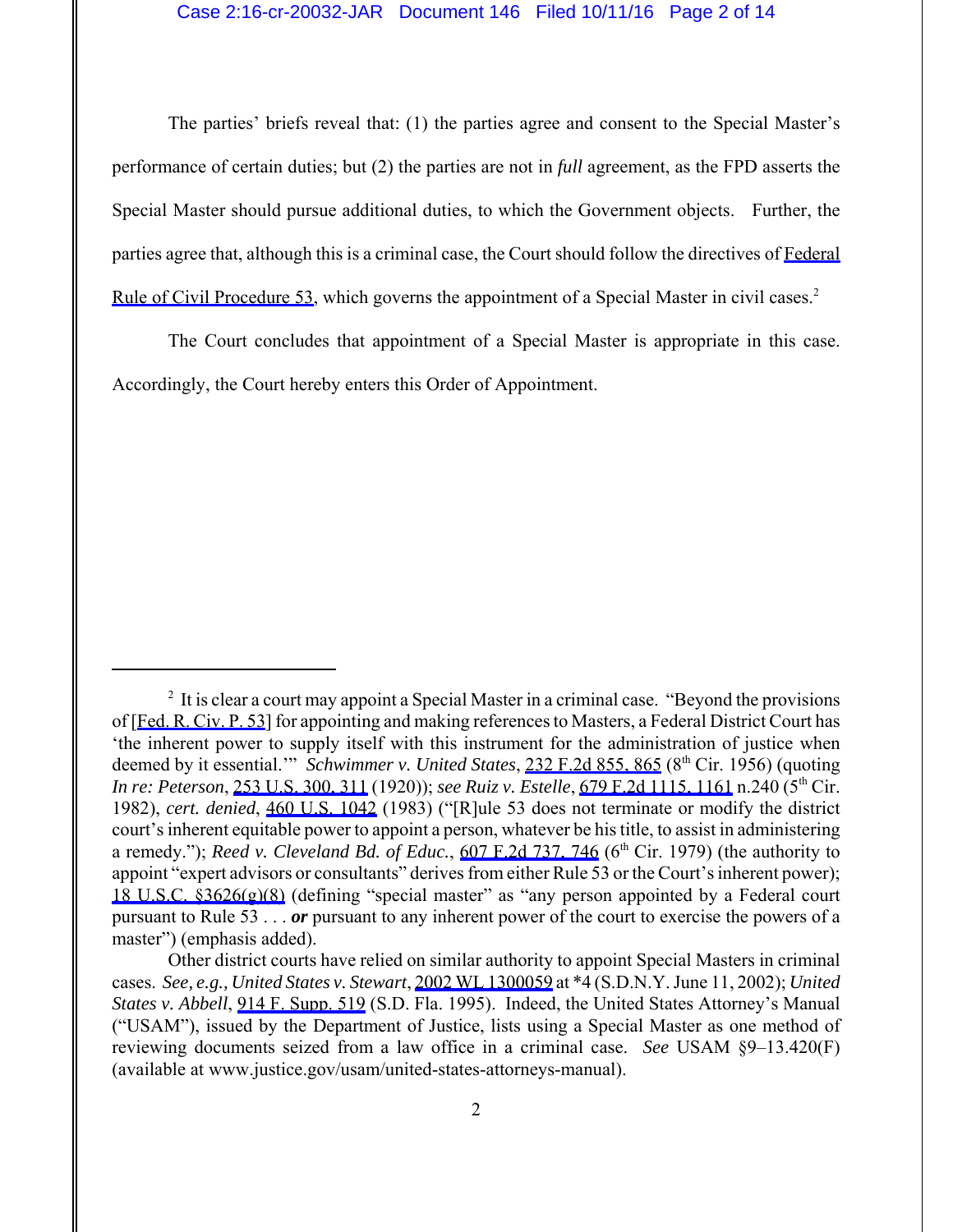## **I. Appointment of the Special Master.**

Having given the parties notice and an opportunity to be heard, the Court now appoints as

Special Master David R. Cohen, Esq., of the following law firm:

David R. Cohen Co. LPA 24400 Chagrin Blvd., Suite 300 Cleveland, OH 44122 216-831-0001 tel 866-357-3535 fax E-Mail: david@specialmaster.law www.SpecialMaster.law

This appointment is made pursuant to [Fed. R. Civ. P. 53](https://www.westlaw.com/Link/Document/FullText?rs=USCLink&vr=3.0&findType=Y&cite=FRCP+53&clientid=USCourts) and the inherent authority of the Court. As Rule 53 requires, the Court sets out below the duties and terms of the Special Master and reasons for appointment, and orders the Master to "proceed with all reasonable diligence," Rule 53(b)(2).

# **II. Rule 53(b)(2)**.

Rule 53 requires an order of appointment to include certain contents. *See* [Fed. R. Civ. P.](https://www.westlaw.com/Link/Document/FullText?rs=USCLink&vr=3.0&findType=Y&cite=FRCP++53(b)(2)&clientid=USCourts) [53\(b\)\(2\)](https://www.westlaw.com/Link/Document/FullText?rs=USCLink&vr=3.0&findType=Y&cite=FRCP++53(b)(2)&clientid=USCourts). The following discussion sets forth the matters required.

#### **A. Special Master's Duties**.

Rule 53(a)(1)(A) states the Court may appoint a Special Master to "perform duties consented to by the parties." In addition, Rule  $53(a)(1)(C)$  states the Court may appoint a Special Master to "address pretrial and posttrial matters that cannot be effectively and timely addressed by an available district judge or magistrate judge of the district." The Court has reviewed legal authority addressing the duties of a Special Master that are permitted under the Federal Rules of Civil Procedure and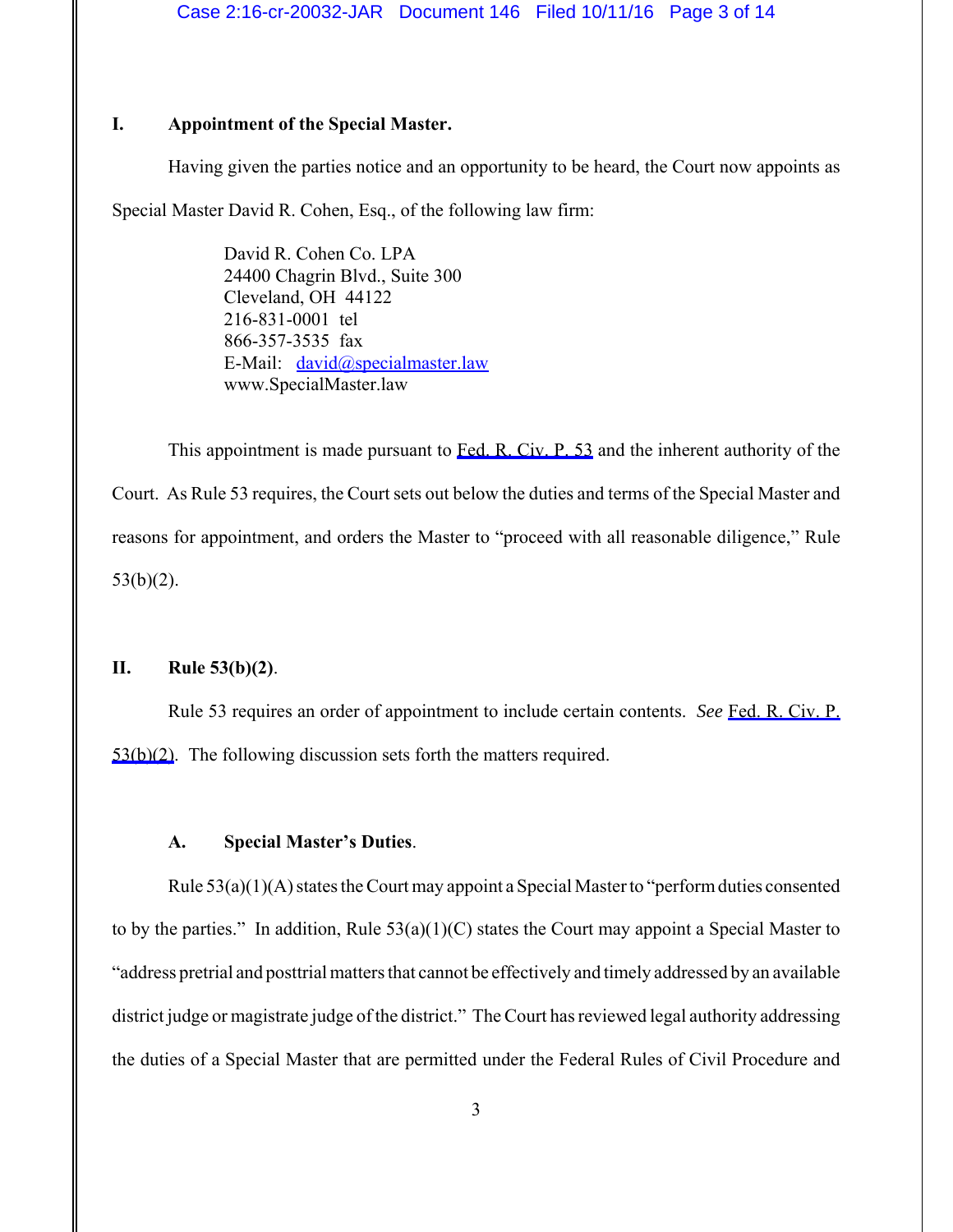#### Case 2:16-cr-20032-JAR Document 146 Filed 10/11/16 Page 4 of 14

Article III of the Constitution.<sup>3</sup> Consistent with this legal authority and the currently-anticipated needs of the Court, as well as the parties' consent, the Court decrees that the Special Master shall have the authority to perform the following duties.<sup>4</sup>

#### **Initial Duties**

#### **Phase I**

The Special Master shall begin by evaluating the feasability of: (1) identifying privileged and confidential information contained within the recordings and other materials submitted by the Government and CCA to the Court; (2) excising and retaining this information; and (3) providing to the Government and Coordinating Discovery Counsel copies of the remaining, non-privileged and non-confidential materials.

The Special Master's feasability evaluation shall include an assessment of the time, labor, and cost to index, cull, and segregate the privileged and confidential materials.<sup>5</sup> This evaluation will include determination of: (1) the volume of the recordings (digital size and/or number of hours); (2) the number of audio and video recordings of the defendants and all other CCA detainees produced to the Government; (3) the number of audio and video recordings of attorney-client communications

<sup>3</sup> *See generally Appointing Special Masters and Other Judicial Adjuncts: A Benchbook for Judges and Lawyers* (5<sup>th</sup> ed. 2013) (available at www.SpecialMaster.law); [Fed. R. Civ. P. 53,](https://www.westlaw.com/Link/Document/FullText?rs=USCLink&vr=3.0&findType=Y&cite=FRCP++53&clientid=USCourts) advisory committee's notes, 2003 amendment (discussing the range of duties and authority of a Special Master).

<sup>&</sup>lt;sup>4</sup> The Court may amend this Order to add additional duties. With regard to the "Initial Duties" listed here, the Court will schedule a discovery hearing within the next few weeks, where the Special Master will meet with the parties and the Court to determine the most efficient way to proceed.

<sup>&</sup>lt;sup>5</sup> It is expected the Special Master will employ IT professionals and others to assist with performance of the Initial Duties.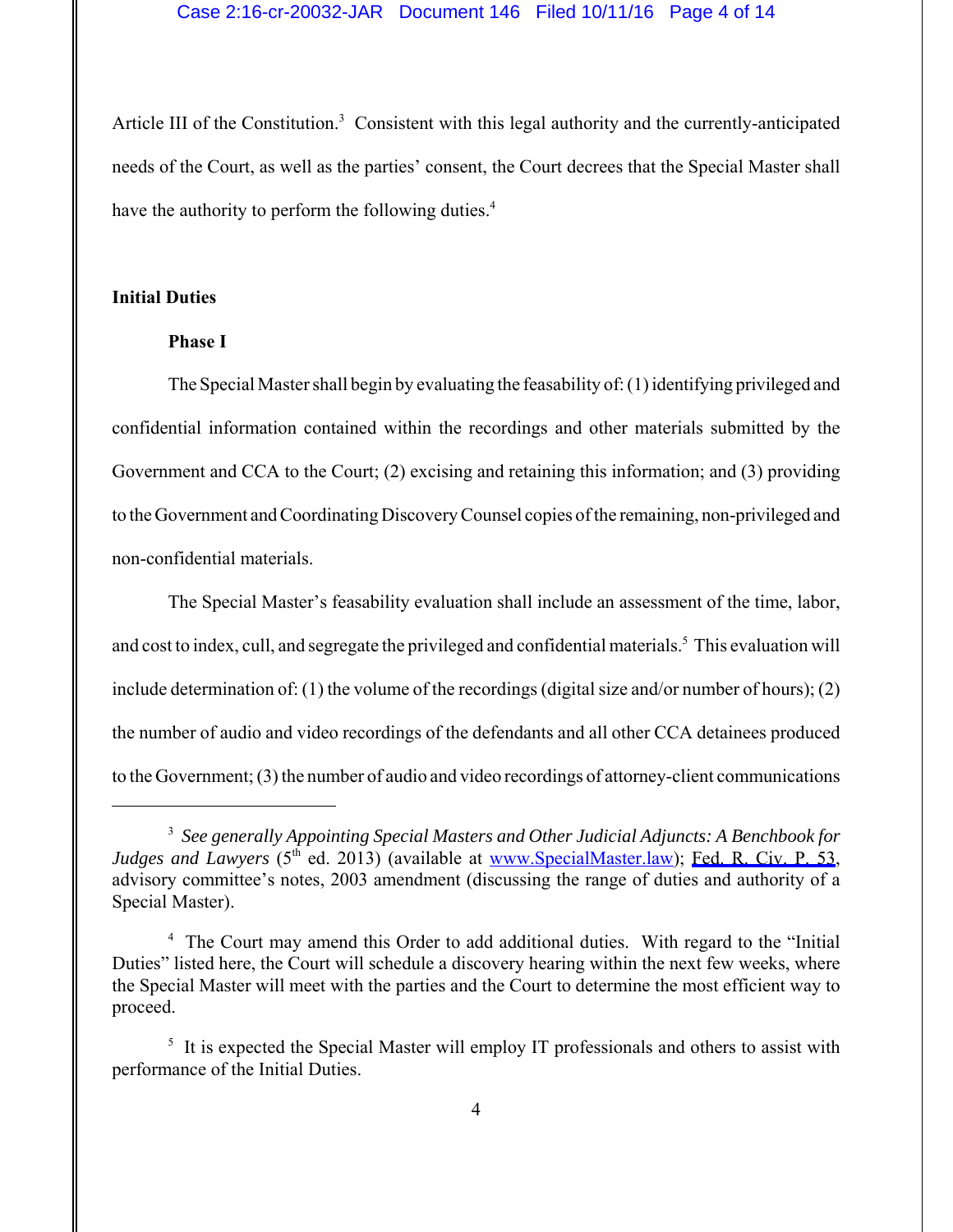## Case 2:16-cr-20032-JAR Document 146 Filed 10/11/16 Page 5 of 14

of defendants and all other CCA detainees produced to the Government; (4) whether it is possible to index the recordings and cull and segregate the confidential information; and (5) the technology, equipment, software, and personnel required to undertake these tasks. This evaluation will inform the Court and the parties as to the appropriate process for discovery in this case.

## **Phase II**

After the Special Master submits a feasability report, the Court will determine whether the

Special Master should proceed. If so, the Special Master will, as soon as reasonably possible:

- Identify, excise, and retain privileged or confidential information from the video recordings made at CCA that have been submitted to the Court;
- Provide copies of these video recordings with the privileged or confidential information removed to the Government and Coordinating Discovery Counsel;
- Identify, excise, and retain privileged or confidential information from the audio recordings made at CCA that have been submitted to the Court;
- Provide copies of audio recordings with the privileged or confidential information removed to the Government and Coordinating Discovery Counsel;
- Identify, excise, and retain privileged or confidential information in the computers seized from CCA's inmate law libraries; and
- Provide images of law library computers with the privileged or confidential information removed to the Government and Coordinating Discovery Counsel.

During pursuit of these Initial Duties, the Special Master shall keep the Court and the parties

apprised of his progress and provide an anticipated time line toward completion.

The parties agree and the Court orders that the Special Master's pursuit of these Initial Duties

and any other duties shall not constitute or be deemed a waiver of attorney-client privilege.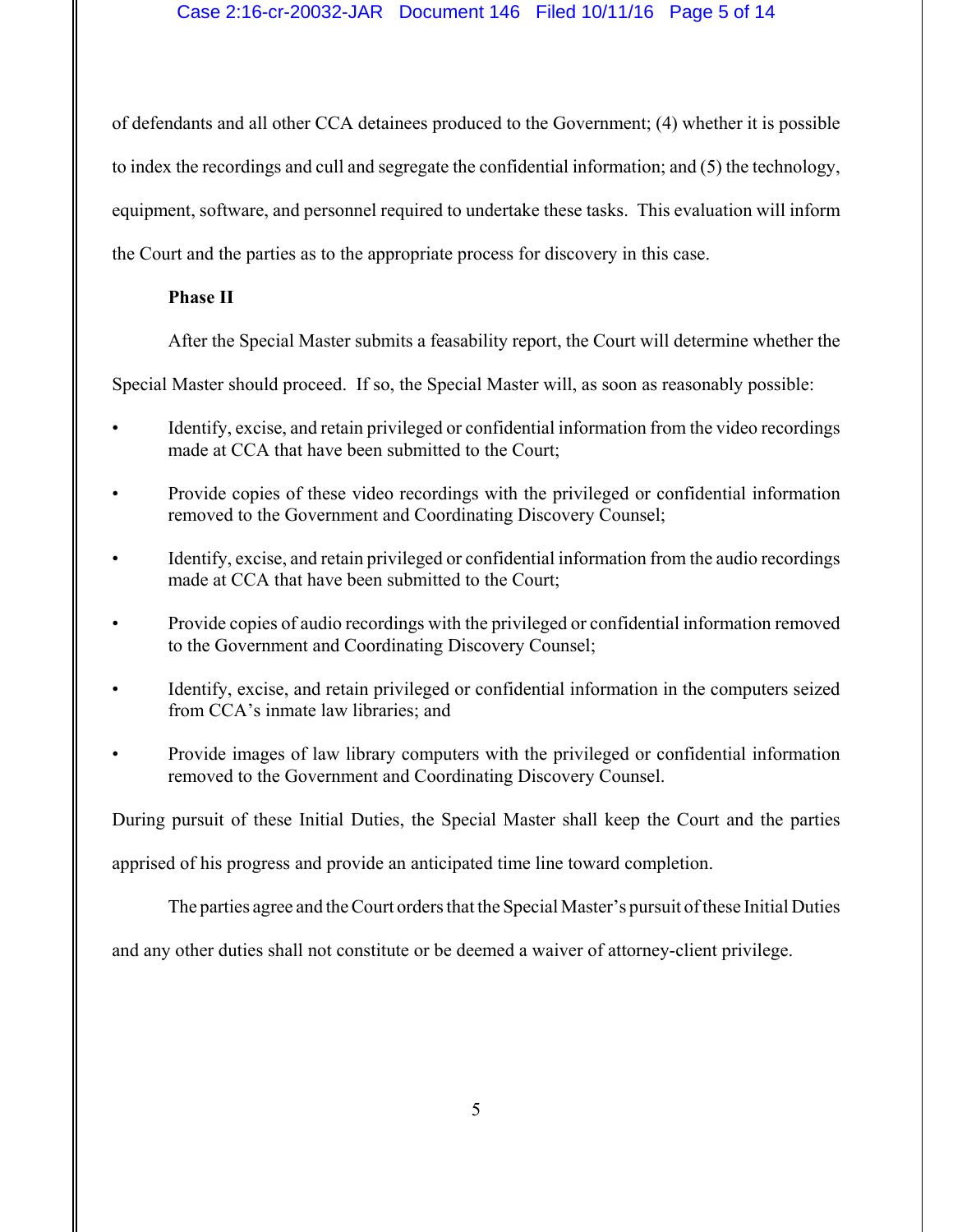# **Complementary Duties**

In conjunction with the "Initial Duties" listed above, the Court may also call upon the Special

Master to undertake any of the following complementary and auxiliary duties.

- Provide periodic status reports to the Court.
- Make formal or informal recommendations and reports to the parties, and make recommendations and reports to the Court, regarding any matter pertinent to the above-listed duties.
- Communicate and meet with the parties and attorneys as needs may arise in order to permit the full and efficient performance of these duties.
- Employ staff as may be necessary to assist the Special Master in performing his duties, including experts, consultants, or advisors. The Special Master shall incur only such fees and expenses as may be reasonably necessary to fulfill his duties.
- Assist with preparation for attorney conferences (including formulating agendas), court scheduling, and case management.
- Compile data and assist with, or make findings and recommendations with regard to, interpretation of forensic, scientific, and technical evidence.
- Assist with legal analysis of the parties' motions or other submissions, whether made before, during, or after trials, and provide the Court with formal and informal recommended rulings on those motions.
- Assist with responses to media inquiries.
- Help to coordinate other, related litigation.
- Direct, supervise, monitor, and report upon implementation and compliance with the Court's Orders, and make findings and recommendations on remedial action if required.
- Interpret and enforce any agreements reached by the parties.
- Propose structures and strategies for negotiation of any issues as may become necessary.
- Monitor compliance with structural injunctions, as may become necessary.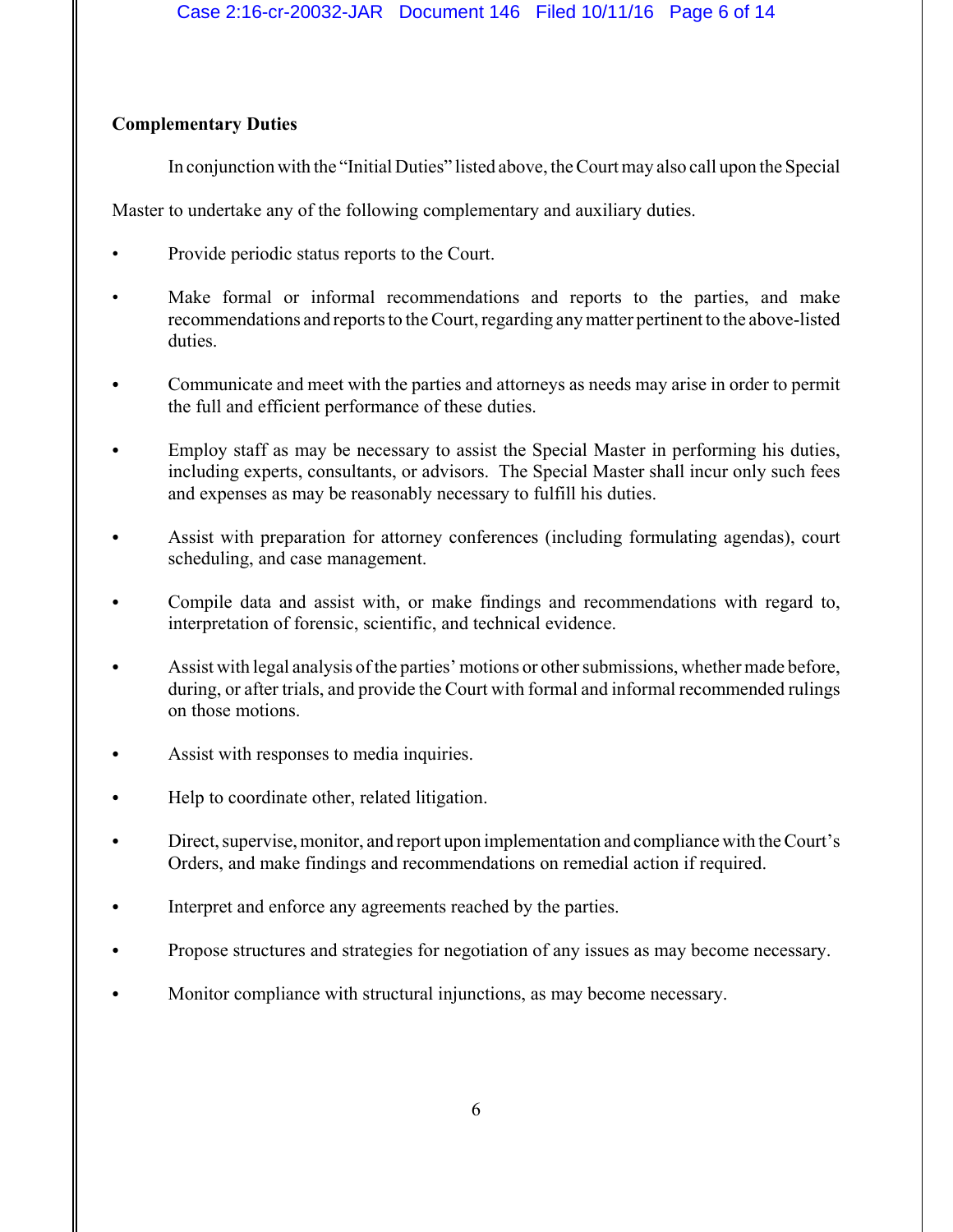# **Additional, Investigative Duties**

The Court continues to consider whether to direct the Special Master to undertake additional investigative duties as requested by the FPD. Generally, the FPD asks the Court to direct the Special Master to investigate whether, and the extent to which, the Government has violated the Sixth Amendment and/or [Fed. R. Crim. P. 6\(e\)](https://www.westlaw.com/Link/Document/FullText?rs=USCLink&vr=3.0&findType=Y&cite=FRCRP+6(e)&clientid=USCourts) in this and other criminal cases.

The Court has chosen to limit the Special Master's duties to those to which the Government consents *at this time*. The Court may later expand the scope of the Special Master's appointment (or may appoint a second Special Master and/or a neutral expert) to include the following duties,

among others:<sup>6</sup>

- Determine what, if any, steps were taken by CCA or other pretrial holding facilities to protect confidential audio communications, such as blocking certain phone numbers or warning callers, and whether those measures were communicated to either detainees or their attorneys.
- Determine whether any other protected communications, such as legal mail or videoconferencing, were recorded by CCA or other pretrial holding facilities, or were obtained by the Government.
- Determine how the Government came into possession of any confidential or protected materials, and determine any Government policy or practice related to obtaining those materials; and identify any specific cases or specific Government attorneys or agents who obtained those materials.
- Determine the prior policy and practices of CCA and other pretrial holding facilities under contract with the United States Marshal Service with regard to recording protected communications.

<sup>&</sup>lt;sup>6</sup> These additional investigative duties are copied from the FPD's proposed appointment order ([Doc. 119-1](https://jenie.ao.dcn/ksd-ecf/d/cmecfservices/rest/file/finddoc?caseYear=2016&caseNum=20032&caseType=cr&caseOffice=2&docNum=119&docSeq=1)). By listing them here, the Court does not mean to limit the Special Master's ability to pursue his "Initial Duties." For example, if the Special Master concludes it is necessary to review certain CCA records in order to identify privileged or confidential information in the CCA recordings, he is authorized to do so notwithstanding reference to that as an "additional investigative duty" below.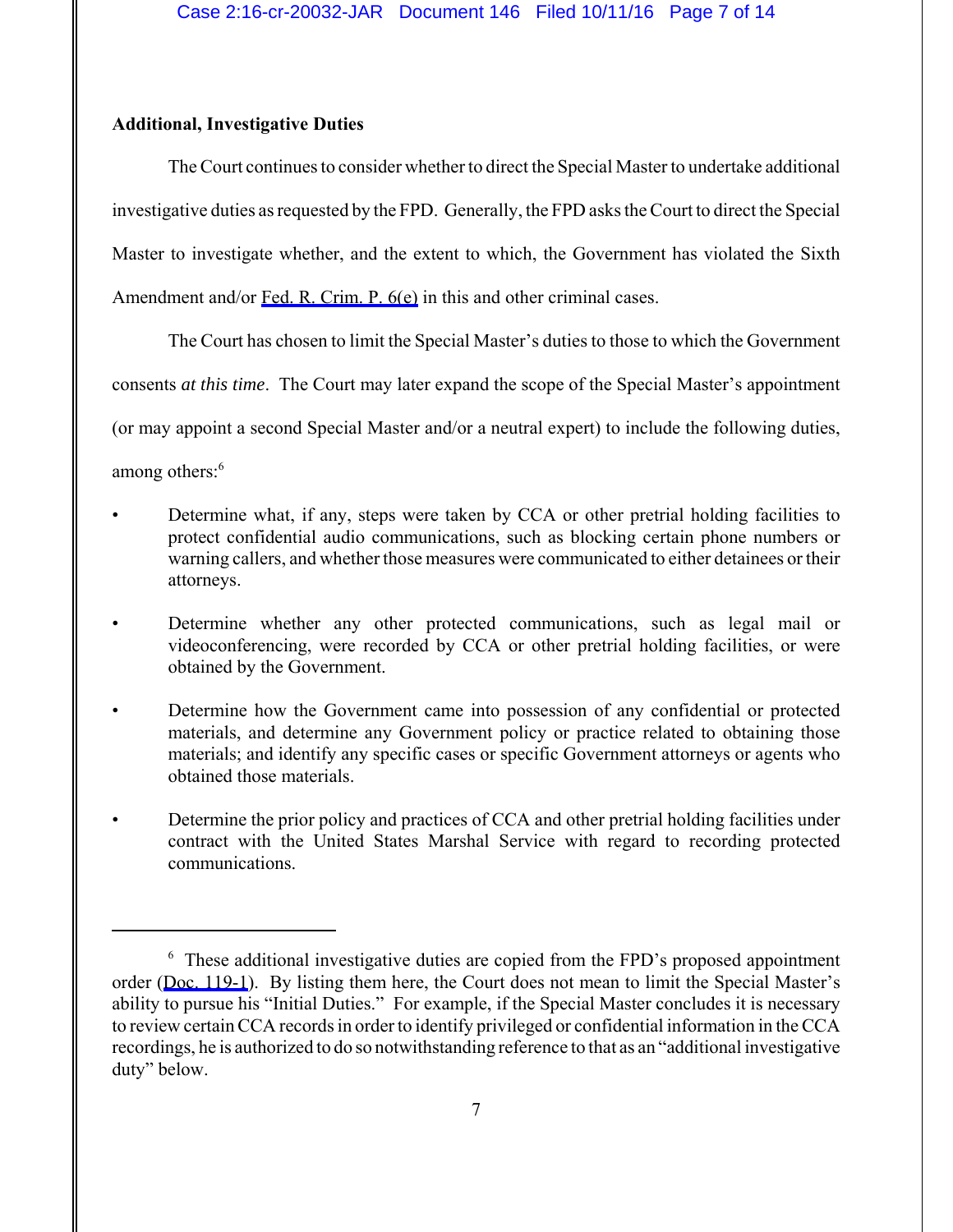- Identify past occasions when CCA or other pretrial holding facilities have made available to the Government or any law enforcement agency recordings of protected communications.
- Determine whether the Government intentionally sought production, formally or informally, of any protected communication from any pretrial holding facility for use in an investigation, grand jury proceeding, or prosecution; and by what means.
- Determine whether the Government inadvertently came into possession of protected materials from any pretrial holding facility, and whether appropriate remedial or protective measures were taken to notify the parties and protect the security of the communications.
- Determine whether and how the Government has used or attempted to use protected material in any investigation, grand jury proceeding, or litigation, regardless of whether the use or attempted use was disclosed to the Court or to the parties; and whether the Government did or attempted to interfere with a defendant's attorney-client relationship, such as requesting attorney fees or alleging conflicts of interest.
- Identify, by using visitation logs and other facility records, the attorneys and clients who met during the time span covered by the recordings of protected meetings in this case, or any other case involving Government possession of protected material discovered during this inquiry.
- Identify the attorneys and clients who communicated by phone or videoconferencing during the time span covered by the audio recordings in this case, or any other case involving Government possession of protected material discovered during this inquiry.
- Inspect and copy files, documents, communication, and electronic data of any pretrial holding facility, the United States Marshal Service, and the Government as necessary to complete the above duties.
- Report to the Court the identity of parties affected by any breaches of privilege, confidence, Constitutional rights, statutory rights, or ethical obligations, and recommend available remedies, in this case or others, if appropriate.

# **B. Communications with the Parties and the Court**.

Rule  $53(b)(2)(B)$  directs the Court to set forth "the circumstances, if any, in which the [Special Master] may communicate ex parte with the court or a party." The Special Master may communicate ex parte with the Court at the Special Master's discretion, without providing notice to the parties, regarding logistics, the nature of his activities, management of the litigation, and other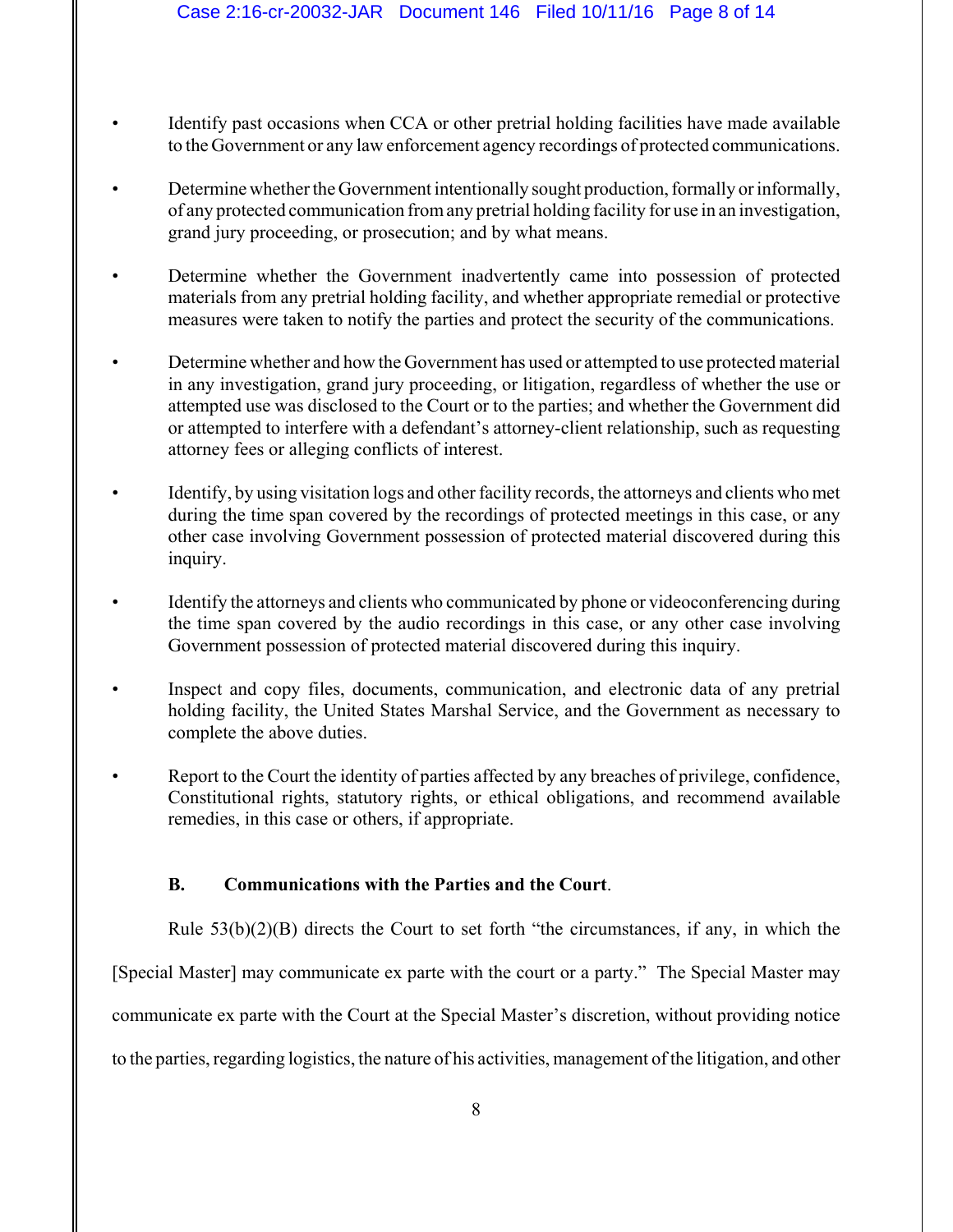#### Case 2:16-cr-20032-JAR Document 146 Filed 10/11/16 Page 9 of 14

appropriate matters, and also to assist the Court with legal analysis of the parties' submissions. The Special Master may communicate ex parte with any party or his attorney, as the Special Master deems appropriate, for the purposes of ensuring the efficient administration and management and oversight of this case, and for the purpose of mediating or negotiating a resolution of any dispute related to this case. The Special Master shall not communicate to the Court any substantive matter the Special Master learned during an ex parte communication between the Special Master and any party.<sup>7</sup>

## **C. Special Master's Record**.

Rule 53(b)(2)(c) states the Court must define "the nature of the materials to be preserved and filed as a record of the [Special Master's] activities." To the extent the Special Master takes possession of the original or copies of any materials submitted by the CCA or the Government (including materials containing audio or video recordings, and CCA law library computers), the Special Master shall work with the parties and qualified personnel to ensure those materials are preserved. The Special Master shall maintain normal billing records of his time spent on this matter, with reasonably detailed descriptions of his activities and matters worked upon. If the Court asks the Special Master to submit a formal report or recommendation regarding any matter, the Special

 $7$  The Court may later modify the Special Master's ex parte communications with the Court with respect to certain functions, if the role of the Special Master changes. *See, e.g., In re Propulsid Products Liab. Litig.*, [2002 WL 32156066](https://www.westlaw.com/Link/Document/FullText?rs=USCLink&vr=3.0&findType=Y&cite=2002++wl++32156066&refPos=32156066&refPosType=s&clientid=USCourts) (E.D. La. Aug. 28, 2002) (after the Special Master was given additional mediation duties, the scope of his ex parte communications with the parties and the Court, as well as his record-keeping obligations, changed); Rule 53(b)(4) (noting that an order of appointment may be amended). On the other hand, imposition of different limits on ex parte communications does not necessarily require amendment of this Order.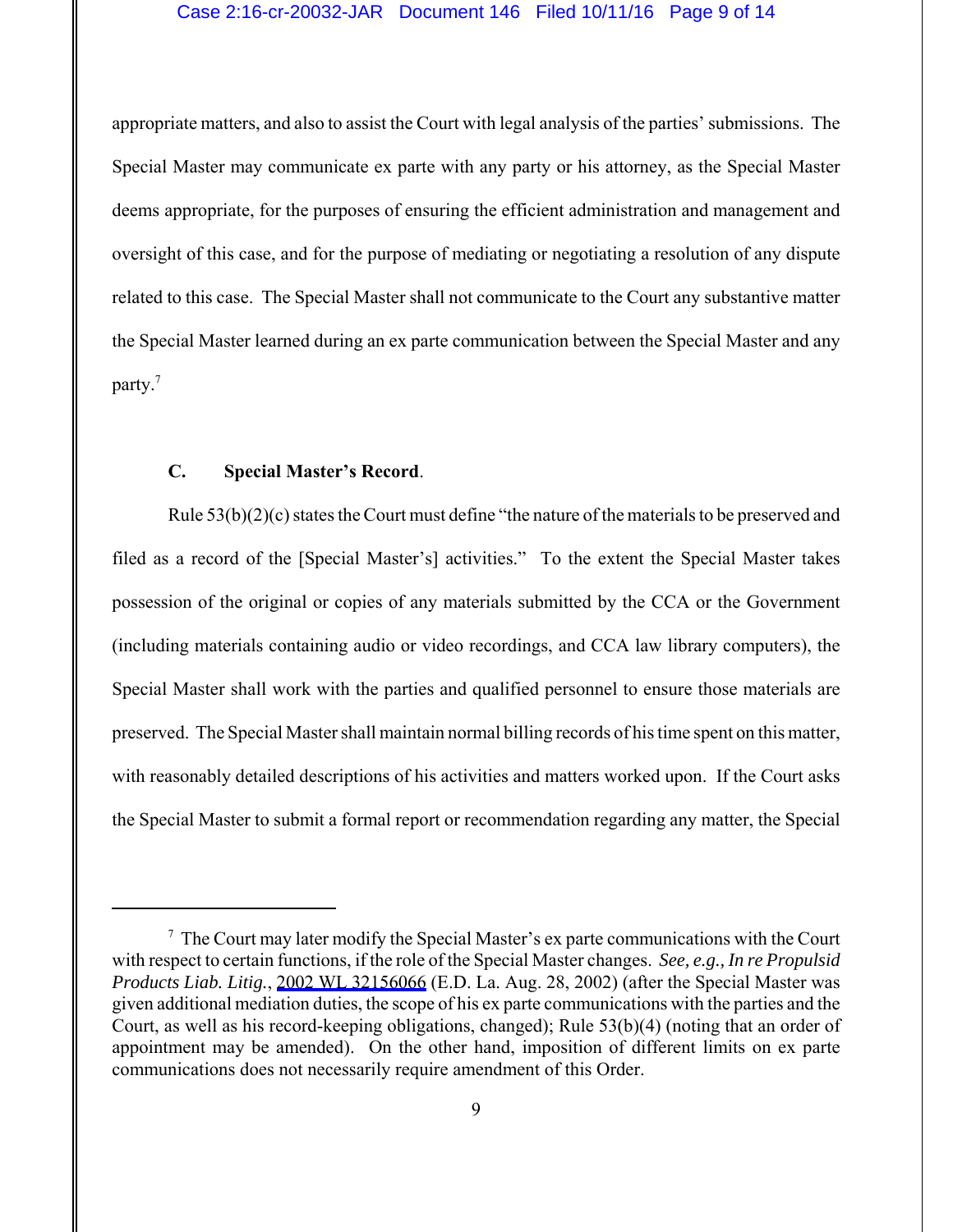Master shall submit such report or recommendation in writing, for filing on the case docket.<sup>8</sup> The Special Master need not preserve for the record any documents created by the Special Master that are docketed in this or any other court, nor any documents received by the Special Master from counsel or parties in this case.

#### **D. Review of the Special Master's Rulings**.

Rule 53(b)(2)(D) directs the Court to state "the time limits, method of filing the record, other procedures, and standards for reviewing the [Special Master's] orders, findings, and recommendations." The Special Master shall either: (1) reduce any formal order, finding, report, ruling, or recommendation to writing and file it electronically on the case docket via Electronic Case Filing ("ECF"); or (2) issue any formal order, finding, report, ruling, or recommendation on the record before a court reporter. Pursuant to Rule 53(f)(2), any party may file an objection to an order, finding, report, ruling, or recommendation by the Special Master **within 14 calendar days** of the date it was filed; failure to meet this deadline results in permanent waiver of any objection to the Special Master's orders, findings, reports, rulings, or recommendations.<sup>9</sup> Absent timely objection,

<sup>&</sup>lt;sup>8</sup> The Court expects the parties and the Special Master will need to file many submissions under seal. Accordingly, the Court lifts the requirement of Local Cr. R. 49.6. If the parties or the Special Master have good reason to believe a document they wish to file contains confidential or privileged information, they may file those documents under seal without further order of the Court.

<sup>&</sup>lt;sup>9</sup> Rule 53(f)(2) provides that parties may file objections "no later than 21 days after a copy of the [Special Master's order, report, or recommendations] is served, unless the court sets a different time." FPD suggested setting a time of 7 days instead of 21, while the Government suggested 14 days. The Court chooses to set a 14-day period for filing of objections; however, the Special Master may provide in his order, finding, report, or recommendation that the period for filing objections to that particular document is some different period, if warranted. Motions for extensions of time to file objections will not normally be granted unless good cause is shown.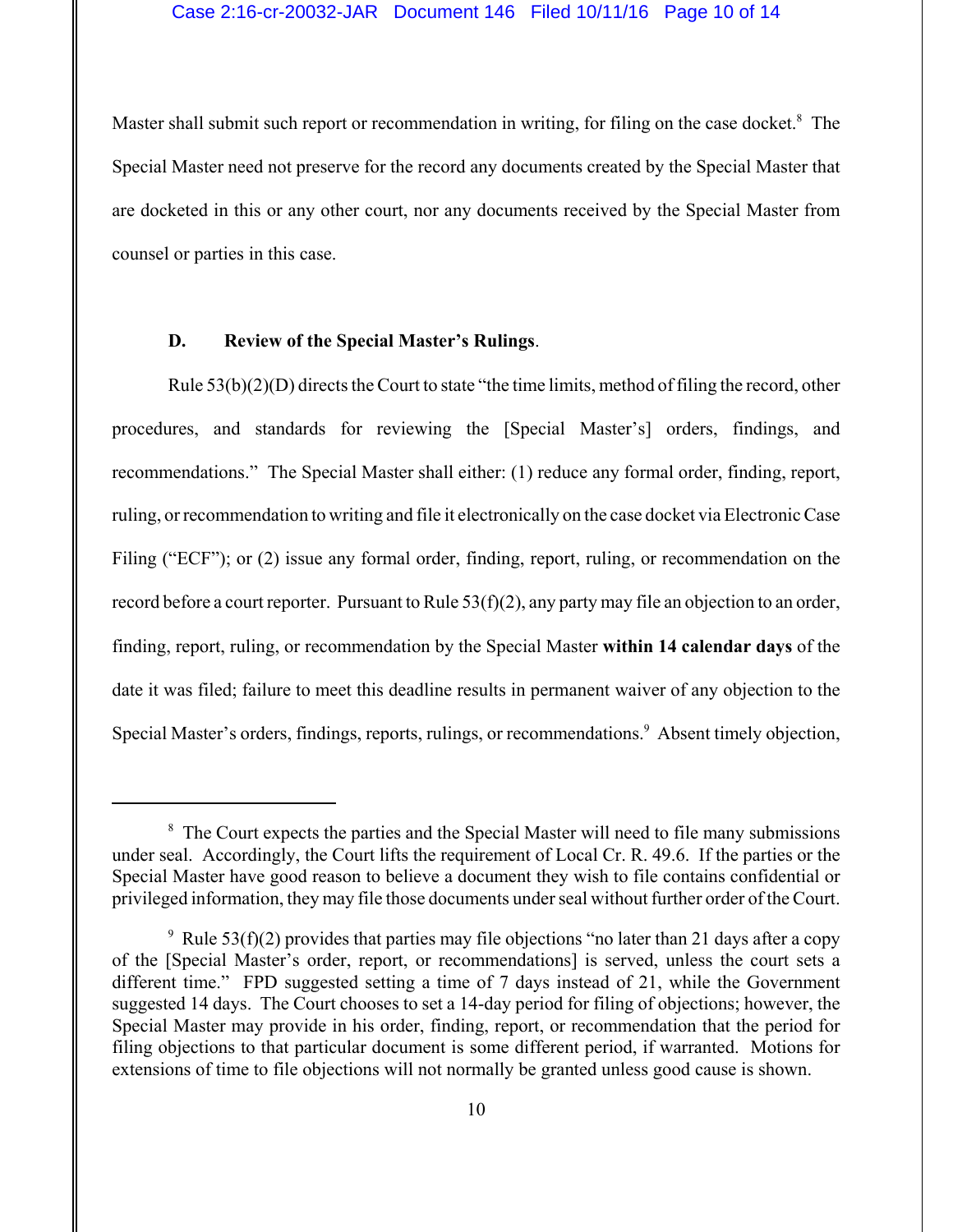#### Case 2:16-cr-20032-JAR Document 146 Filed 10/11/16 Page 11 of 14

the orders, findings, reports, rulings, and recommendations of the Special Master shall be deemed approved, accepted, and ordered by the Court, unless the Court explicitly provides otherwise.

If the Special Master issues an informal ruling or order that is not on the record (such as the resolution of a discovery dispute) either orally, via email, or through other writing, and a party wishes to object to that ruling or order, the party shall ask the Special Master to formalize the ruling or order by filing it on the docket or appearing before a court reporter. Such request shall be made within three days of issuance of the informal order or ruling, else the opportunity to object shall be waived. The procedures and deadlines outlined in this section shall then apply.

As provided in Rule 53(f)(4, 5), the Court shall decide de novo all objections to conclusions of law made or recommended by the Special Master; and the Court shall set aside a ruling by the Special Master on a procedural matter only for an abuse of discretion. The Court shall retain sole authority to issue final rulings on matters formally submitted for adjudication, unless otherwise agreed by the parties, and subject to waiver of objection to written orders or recommendations as noted above. To the extent the Special Master enters an order, finding, report, ruling, or recommendation regarding an issue of fact, the Court shall review such issue de novo, if any party timely objects pursuant to the Rules and within the 14 calendar day time period set forth herein; *see* Rule 53(f)(3). Failure to meet this deadline results in permanent waiver of any objection to the Special Master's findings of fact.

## **E. Compensation**.

Rule  $53(b)(2)(E)$  states that the Court must set forth "the basis, terms, and procedure for fixing the [Special Master's] compensation;" *see also* Rule 53(g) (addressing compensation). The Special Master shall be compensated at his current rate of \$500 per hour, with the Government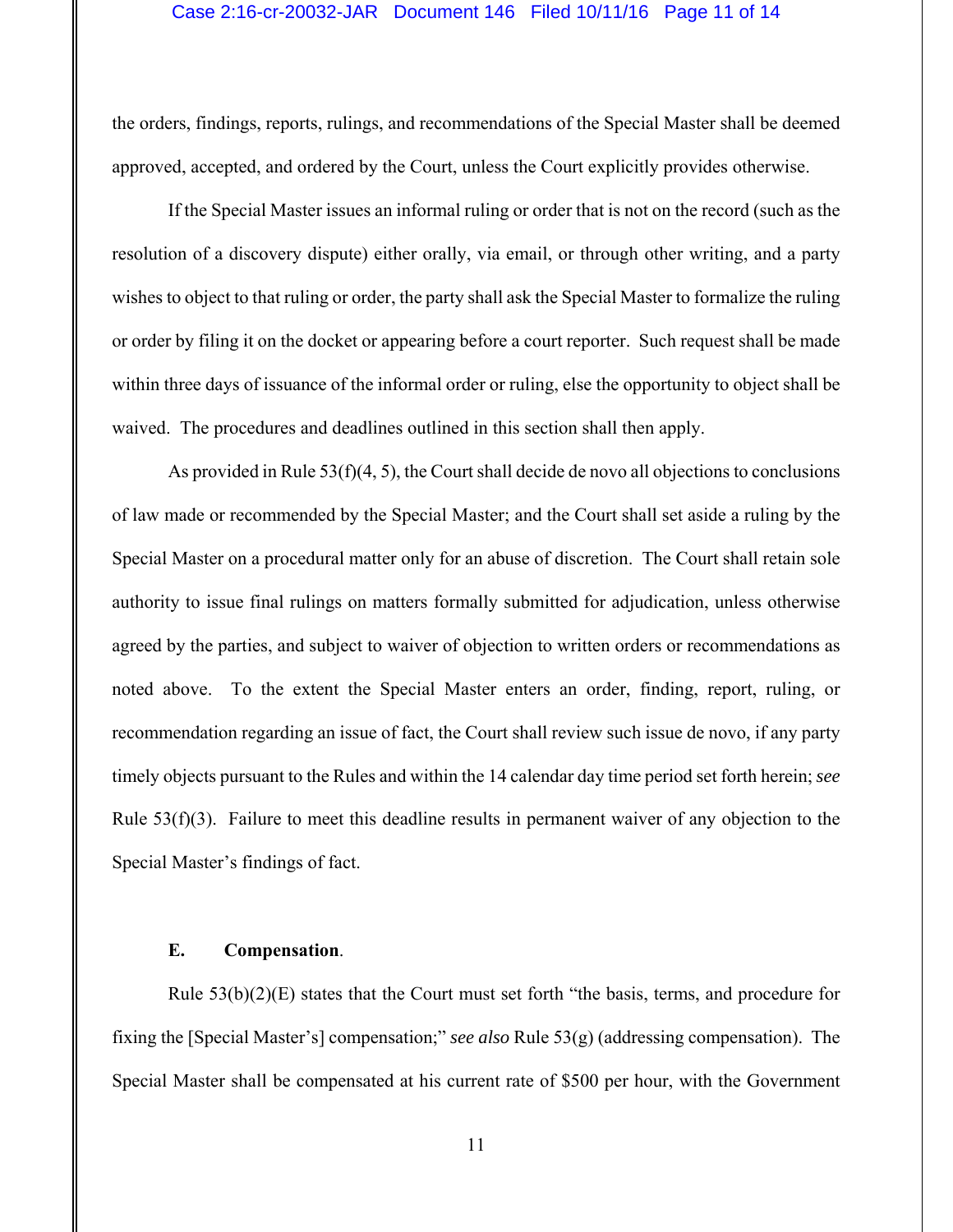#### Case 2:16-cr-20032-JAR Document 146 Filed 10/11/16 Page 12 of 14

bearing 100% of this cost.<sup>10</sup> Normal annual increases to this rate of compensation shall be calculated by reference to the Laffey Index.<sup>11</sup> The Special Master shall incur only such fees and expenses as may be reasonably necessary to fulfill his duties under this Order, or such other Orders as the Court may issue. The Court has "consider[ed] the fairness of imposing the likely expenses on the parties and [has taken steps to] protect against unreasonable expense or delay." Rule  $53(a)(3)$ .

From time to time, on approximately a monthly basis, the Special Master shall file under seal an Itemized Statement of fees and expenses (not to include overhead). Given that, at this juncture in the litigation, one of the duties of the Special Master is to assist the Court with legal analysis of the parties' submissions and review of confidential and privileged information, the Court expects these Itemized Statements may reveal confidential communications between the Special Master and the Court. Accordingly, the Court shall maintain these Itemized Statements under seal, and they shall not be made available to the public or counsel. The Special Master shall file with the Itemized Statement a Summary Statement, which shall list only the total amount billed, shall not be filed under seal, and shall contain a signature line for the Court, accompanied by the statement "approved for disbursement." If the Court determines the Itemized Statement is regular and reasonable, the Court will sign the corresponding Summary Statement and transmit it to the parties. The

 $10$  Unlike civil cases, where all parties typically have funds to contribute toward payment of a Special Master, the criminal defendants in this case are impoverished. Further, there are no funds available from the Defender Services Office of the Administrative Office of the United States Courts. Thus, the Court exercises its discretion and orders the Government to pay the Masters' fees and expenses. *See Atlantic Richfield Company v. American Airlines, Inc.*, [98 F.3d 564, 572](https://www.westlaw.com/Link/Document/FullText?rs=USCLink&vr=3.0&findType=Y&cite=98++f.3d++564&refPos=572&refPosType=s&clientid=USCourts) (10<sup>th</sup> Cir. 1996) (noting that "[d]istrict courts have discretion to apportion the compensation of a special master among the parties"); *Brock v. Ing*, [827 F.2d 1426, 1428](https://www.westlaw.com/Link/Document/FullText?rs=USCLink&vr=3.0&findType=Y&cite=827++f.2d++1426&refPos=1428&refPosType=s&clientid=USCourts) (10<sup>th</sup> Cir. 1987) ("In a given case, fairness may suggest that the expense [of the Special Master] be borne by [only] one of the parties.").

<sup>&</sup>lt;sup>11</sup> *See* www.laffeymatrix.com/see.html. Annual increases will be limited to the *percentage* increases shown in the Laffey Matrix, not the *numerical* increases.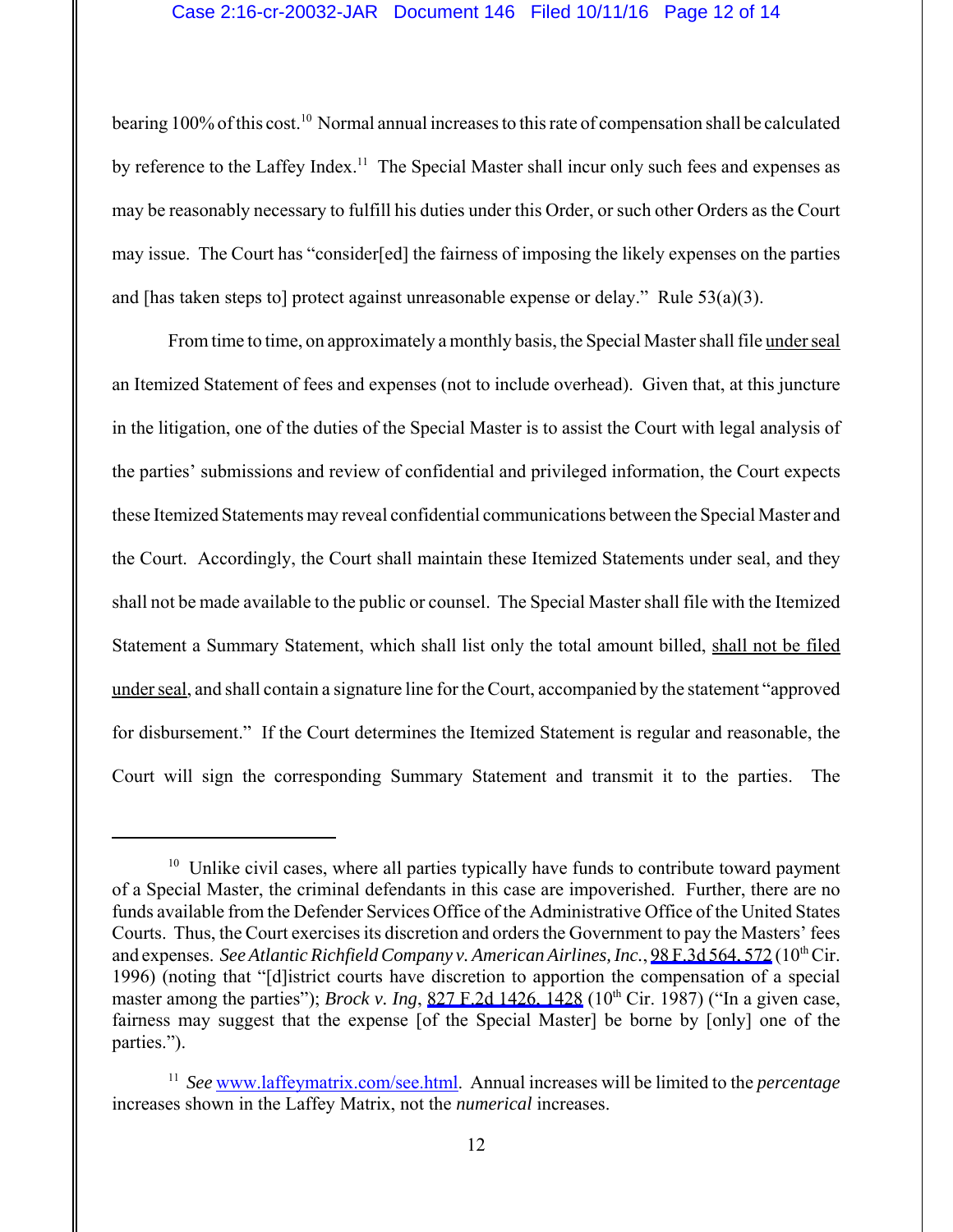Government shall then remit to the Special Master the Court-approved amount, within 20 calendar days of Court approval. $^{12}$ 

# **F. Other Matters**.

## **1. [Affidavit](https://jenie.ao.dcn/ksd-ecf/d/cmecfservices/rest/file/finddoc?caseYear=2016&caseNum=20032&caseType=cr&caseOffice=2&docNum=146&docSeq=1)**.

Rule 53(b)(3)(A) notes that the Court may enter an Order of appointment "only after the [Special Master] files an [affidavit](https://jenie.ao.dcn/ksd-ecf/d/cmecfservices/rest/file/finddoc?caseYear=2016&caseNum=20032&caseType=cr&caseOffice=2&docNum=146&docSeq=1) disclosing whether there is any ground for disqualification under [28 U.S.C. §455."](https://www.westlaw.com/Link/Document/FullText?rs=USCLink&vr=3.0&findType=Y&cite=28+u.s.c.+455.&clientid=USCourts) *See also* Rule 53(a)(2) (discussing grounds for disqualification). The Special Master shall submit the required [affidavit](https://jenie.ao.dcn/ksd-ecf/d/cmecfservices/rest/file/finddoc?caseYear=2016&caseNum=20032&caseType=cr&caseOffice=2&docNum=146&docSeq=1) within seven days of the date of this Order.

# **2. Cooperation**.

All Relevant Parties<sup>13</sup> shall all provide full cooperation to the Special Master, and any staff or consultant employed by the Special Master, and observe faithfully the requirements of any orders of the Court and rulings by the Special Master. The Relevant Parties shall timely comply with rulings of the Special Master issued pursuant to this Order. Pursuant to Rule 53(c)(2), the Special Master may, if appropriate, "impose on a party any noncontempt sanction provided by Rule 37 or 45, and may recommend a contempt sanction against a party and sanctions against a nonparty." As

<sup>&</sup>lt;sup>12</sup> The Court notes that numerous other District Court Judges have followed this same procedure. *See, e.g., Sibley v. Sprint Nextel Corp.*, [298 F.R.D. 683, 688](https://www.westlaw.com/Link/Document/FullText?rs=USCLink&vr=3.0&findType=Y&cite=298++f.r.d.++683&refPos=688&refPosType=s&clientid=USCourts) (D. Kan. 2014) (Vratil, J.); *In re Welding Rod Prods. Liab. Litig.*, [2004 WL 3711622](https://www.westlaw.com/Link/Document/FullText?rs=USCLink&vr=3.0&findType=Y&cite=2004++wl++3711622&refPos=3711622&refPosType=s&clientid=USCourts) at \*5 (N.D. Ohio Nov. 10, 2004); *In re Sears, Roebuck and Co. Front-Loading Washer Prods. Liab. Litig*., case no. 06-CV-7023 (docket no. 436 at 7) (N.D. Ill. Dec. 29, 2014).

<sup>&</sup>lt;sup>13</sup> "Relevant Parties" includes the parties and their counsel, the Government, the FPD, the United States Attorney's Office, the United States Marshall Service, and CCA, including their successors in office, agents, and employees.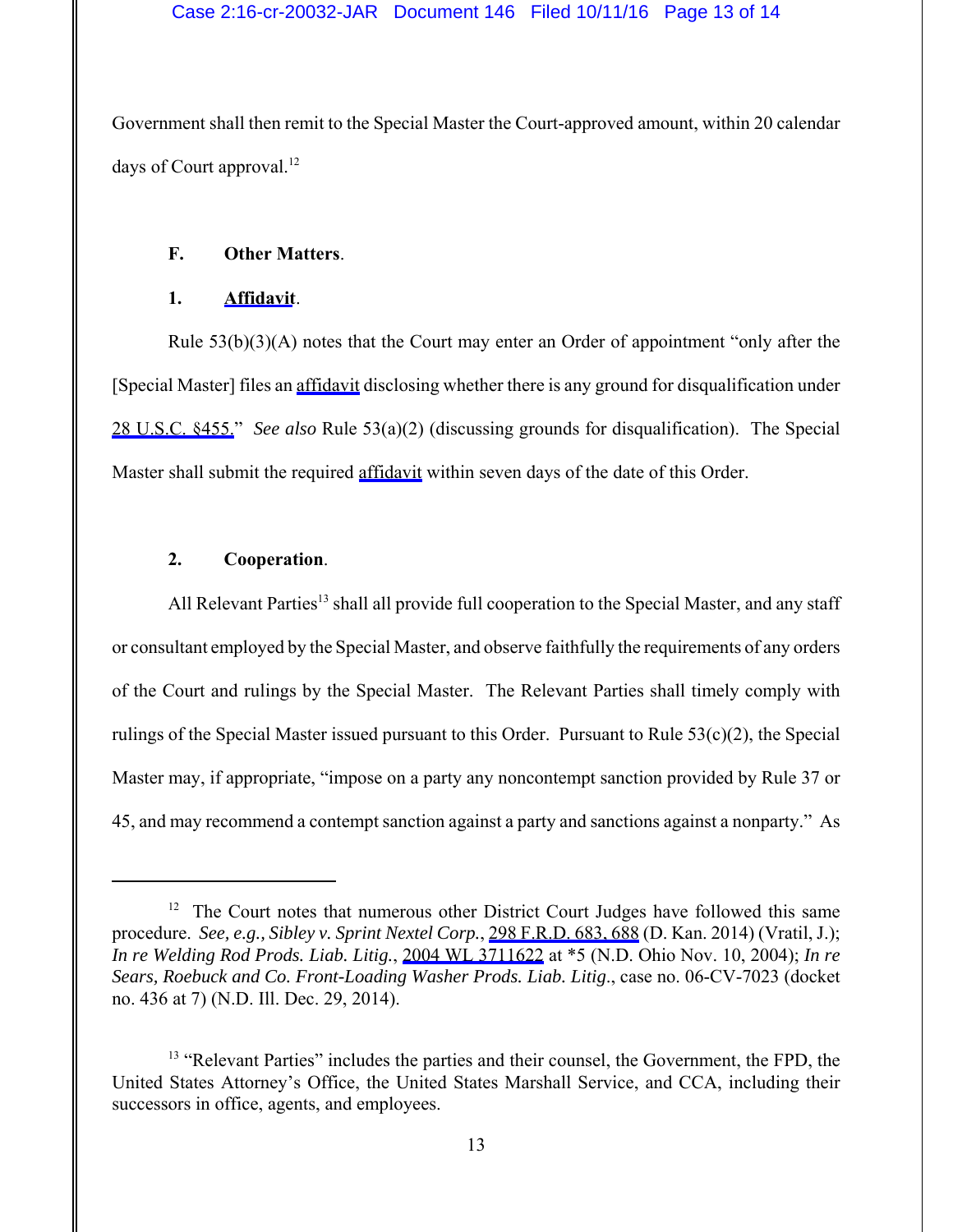## Case 2:16-cr-20032-JAR Document 146 Filed 10/11/16 Page 14 of 14

an agent and officer of the Court, the Special Master (and those working at his direction) shall enjoy the same protections from being compelled to give testimony and from liability for damages as those enjoyed by other federal judicial adjuncts performing similar functions.<sup>14</sup>

#### **3. Access to Information**.

 All Relevant Parties will make readily available to the Special Master any and all individuals, information, documents, materials, programs, files, databases, services, facilities, and premises under their control that the Special Master requires to perform his duties. The Relevant Parties will make readily available to the Special Master any and all facilities, files, databases, computer programs, and documents necessary to fulfill the Special Master's functions under this Order. The Special Master is authorized to issue subpoenas for the production of documents or taking of testimony on the record.

The Special Master may require reports from the Relevant Parties in a format specified by the Special Master, as reasonably required to enable the Special Master to perform all assigned duties.

# **IT IS SO ORDERED.**

**/s Julie A. Robinson JULIE A. ROBINSON UNITED STATES DISTRICT JUDGE**

**Dated: October 11, 2016**

<sup>&</sup>lt;sup>14</sup> See, e.g., Atkinson-Baker & Assocs., Inc. v. Kolts, [7 F.3d 1452, 1454-55](https://www.westlaw.com/Link/Document/FullText?rs=USCLink&vr=3.0&findType=Y&cite=7+f.3d+1452&refPos=1454&refPosType=s&clientid=USCourts) (9<sup>th</sup> Cir. 1993) (applying the doctrine of absolute quasi-judicial immunity to a Special Master).